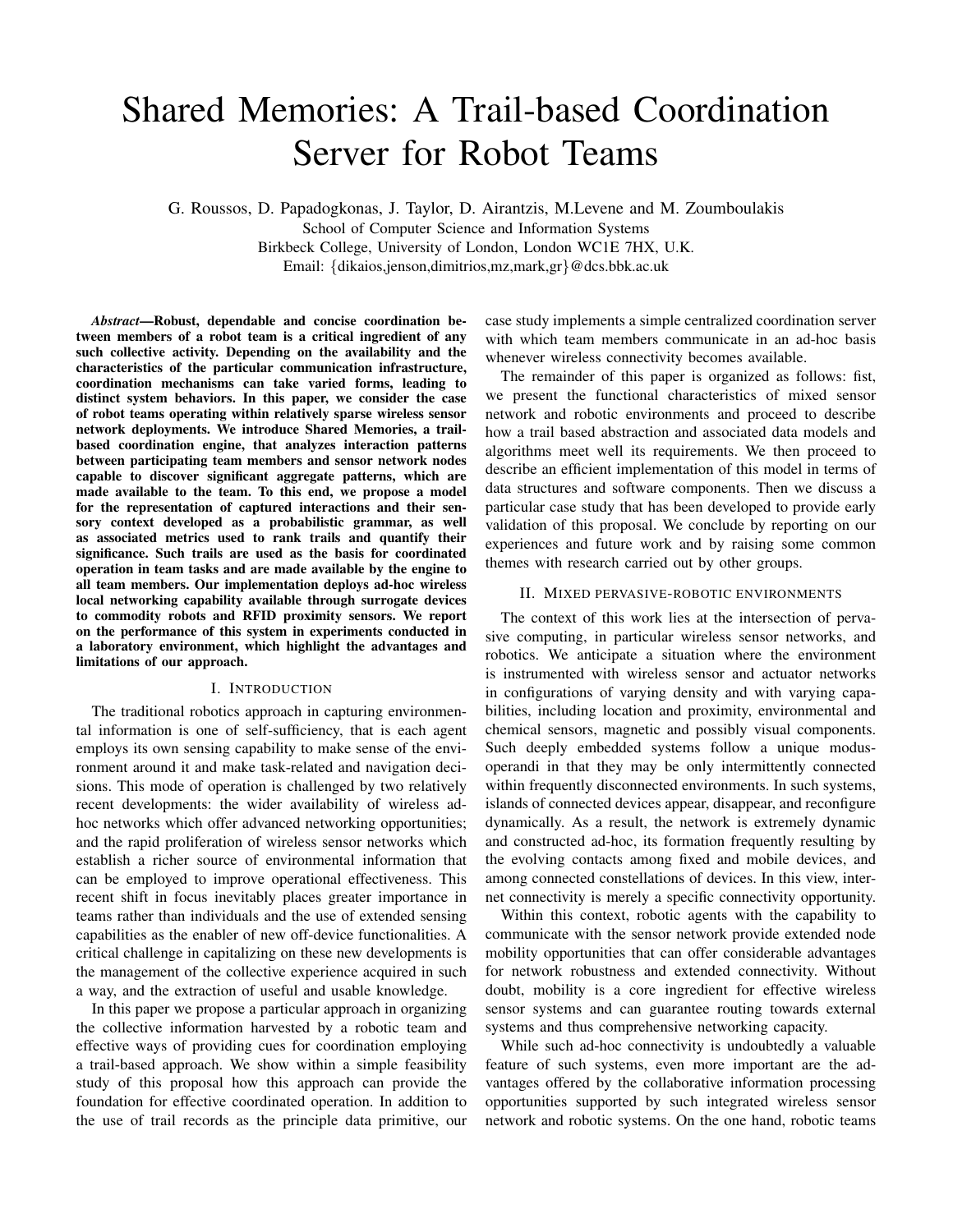can relay information between sensor nodes that have become disconnected to allow for collaborative and cluster based processing and can also temporarily allow the use of their superior computational resources that would support the implementation of more complex mechanisms and the execution of more demanding tasks than what would normally be possible by the highly restricted sensor nodes. A feature of this technology mix that is more relevant to the discussions of this paper is that interaction between sensor nodes and robots can provide a powerful means for advanced coordinated operation.

Such co-operation can take many forms and in this paper we propose a particular approach built on trails as the data primitive and a centralized approach to coordination. In particular, we introduce a universal model for the capture of such interactions and their representation in such a way that the complete information captured by the robotic team in this way is organized in such a way that common patterns can be quickly identified and individualized assistance to particular team members can be tailored in a highly efficient manner that can cope with the large amount of collected information.

## III. TRAIL-BASED COORDINATION

The core ingredient of our approach is the use of trails as the principal data processing primitive for analysis and prediction. We define a trail of an individual robotic agent as the sequence of recorded interactions between itself and the nodes of a wireless sensor network. Trails contain patterns of actions and they can be used for the provision of different services, spatial analysis or navigational assistance. A downside of trail analysis is that it requires considerable storage and computational resources to discover such patterns. Moreover no single method exists that identifies significant trails based on different metrics related to a particular application. Here, we introduce a trail based analysis approach, an associated model for the representation of trails and trail aggregates, and suitable data structures for efficient storage, filtering and retrieval.

To identify specific types of interactions we introduce the notion of the landmark as the position of significant object in a mixed pervasive-robotic landscape. Interactions recorded in trails represent communications between a robot and the node located at a specific landmark which are associated with both spatial and semantic attributes induced by the embedding of sensor networks in physical space.

The choice of trails as our representation of choice is not coincidental. Indeed, trail records have been used as the basis for coordination between humans for centuries in different forms. Navigation trails for example provide route information and record information about paths to specific destinations. Aggregating multiple trails acquired over time across a particular environment is the technique humans often use to develop complete maps of a particular landscape and subsequently assist navigation, especially in the context of exploration [5]. Oral trails are also quite common in human coordination and are best represented as narratives which are replayed and recast repeatedly to incorporate new knowledge [9].

More relevant to the current discussion, trails have been used with great success in assisting coordination of information seeking activities on the Web [2]. Our work is intimately related to this approach and proposes extensions to this model of collective experience aggregation to cater for the distinct requirements of environments that mix wireless sensor networks and robotics. Here we propose a model that organizes the complete information captured by all members of a robotic team into a unified representation and propose a number of metrics that can be used to identify the most important of these trails or trails that are simply of value when carrying out a particular task. Such so-called significant trails are disseminated and used to provide guidance and assistance in a variety of coordinated tasks.

## IV. SHARED MEMORIES COORDINATION ENGINE

To construct the Shared Memories coordinator we introduce the interaction network that is, a graph where nodes represent sensor network nodes. In the interaction network two nodes are connected when there is a corresponding interaction record which indicates that the two landmarks have been visited in sequence by at least one robot. These (directed) links between landmarks are weighted with different usage measures for example, frequency of visitation. Higher order weights may also be employed for example, the compound probability that a link will be followed given that the robot has arrived to this node following a specific path of fixed length within the network.



Fig. 1. Suffix tree containing two trails, namely ABCABCD and ABCE-ABCD. Each letter represents a wireless sensor nodes with which at least one robot has interacted with. Each node is also associated with additional metadata used to answer and rank significant trail queries. trails with an example of the information associated with a node.

Each graph node also holds additional metadata that relate to the semantic attributes of the sensor node in consideration and largely depend on its capabilities. Node meta-data also record different aspects of the interaction with robots for example, the distance between the robot and the sensor node during their interactive session, the length of time the interaction lasted or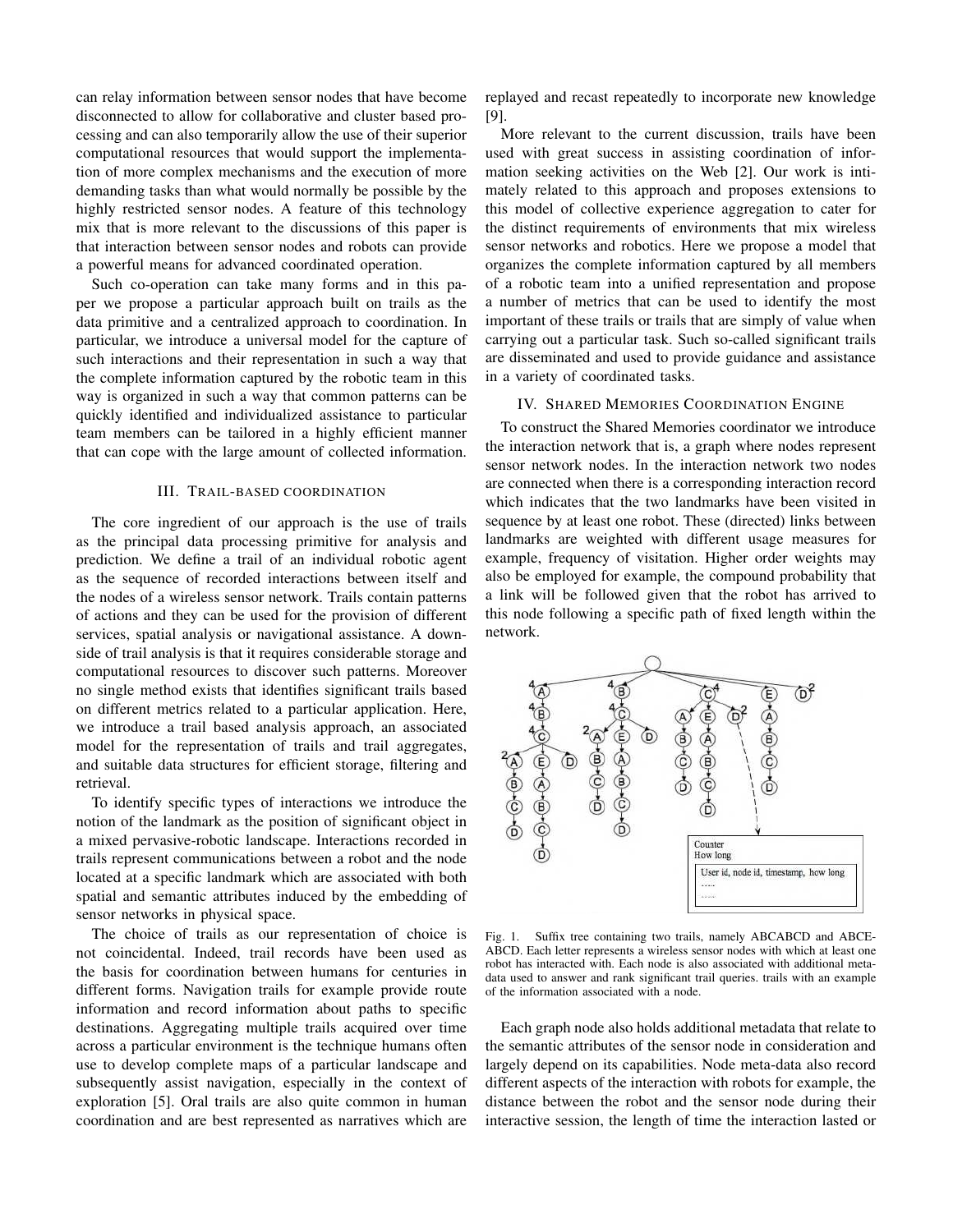the orientation of the robot towards the wireless sensor node. It should be noted that not all sensor systems can provide this information nor does it make sense for all types of landmarks. In any case, calculating the weights from the raw system logs requires considerable effort and poses several challenges in reconciling the records. For example different sub-systems may utilize different log file formats, may record different aspects of the interaction, may not be synchronized, may have different time recording granularities or have different schemes to identify landmarks.

Trails are represented as a sequence of nodes within the graph. For efficiency, the graph is stored as a probabilistic suffix tree [11] enhanced to encapsulate different information and metrics regarding each interaction [10] . An example of this representation is displayed in Figure 1. This choice of data structure has been guided by our desire to develop a system that can maintain all captured information while being able to rapidly respond to a great variety of queries, virtually being able to respond to requests about any number of possible time, space and semantics related criteria. The complete process by which interactions are logged by robot team members and aggregated to the data structure is shown in Figure 2.



Fig. 2. Shared Memories coordination architecture.

Finally, a significant trail is a sequence of landmark visits starting and ending at a particular landmark, such that it satisfies one of more the following criteria, for example

- It is one of the top-n trails in respect of trail popularity.
- It is one of the top-n trails in respect of average time (or some other time-related statistical measure) spent interacting with the sensor nodes in the trail.
- It is one of the top-n trails in respect of relevance of the landmarks to chosen semantics (for example related to environmental temperature measurements within a spatial sub-domain).
- It is one of the top-n trails in respect of one of the above criteria for a chosen team sub-grouping.

In addition, the above criteria may be combined and weighted for example, one of the top-n trails in respect of trail popularity that last at least a specific time period. Significant trails are identified, within a particular class of trails- for example all trails that start at a specific known landmark of the particular environment navigated and end at another. Other classes can be defined by selecting for example, all trails between any two specific landmarks; all trails that start at the entrance landmark and last more than or less than a fixed period of time; all trails that pass through a specific landmark; all trails of a fixed length; all trails that start and end at the same landmark (i.e. all cyclic trails); all trails that occur within a specific time, e.g. in the morning, in the afternoon, on one or every Tuesday, or during a period with specific environmental characteristics (for instance, unusually high-temperature – with the unusual periods automatically identified by the model) to list only a few. Significant trails can be inferred from the interaction network via a variety of tree-transversal methods. We have proposed mechanisms to compute efficiently significant trails based on a fine grain heuristic defined on the interaction network, extending similar techniques developed for the web.

#### V. A FEASIBILITY STUDY

To test the feasibility of this proposal we have implemented a simple system to collect and analyze robotic trails interacting with simple wireless proximity sensors. In this case, we only analyze the aggregate collected data and we have not used it to modify the behavior of the individual robots in response to significant trails. We have observed that this approach is effective and efficient and we believe it can be easily extended to other types of wireless sensor networks.



Fig. 3. iRobot Roomba with surrogate Shared Memories capture device. Also visible are the RFID tags forming a proximity detection grid on the floor.

The sensing component of our prototype is provided by simple ISO 14443 RFID proximity tags. For our robotic platform we have selected the iRobot Roomba cleaner [6] primarily due to its cost advantages. As the capabilities of the Roomba are not adequate for this experiment we have augmented it with a surrogate device based on our mobile sensor node prototype [7] instrumented with and ACG multiprotocol reader [1]. In more detail, the different components of the system play the following roles:

- *Surrogate device*. The Shared Memories surrogate device sits on top of the Roomba and interacts with proximity tags. Each interaction is timestamped, recorded and transmitted wirelessly to the coordination server in real-time or batch mode in case when the robot is not within range of an access point.
- *Proximity sensing tags*. We use proximity tags in a form of printable adhesive roll and can be stuck to or placed on almost any surface. This allows for rapid deployment of a system in virtualy any environment.